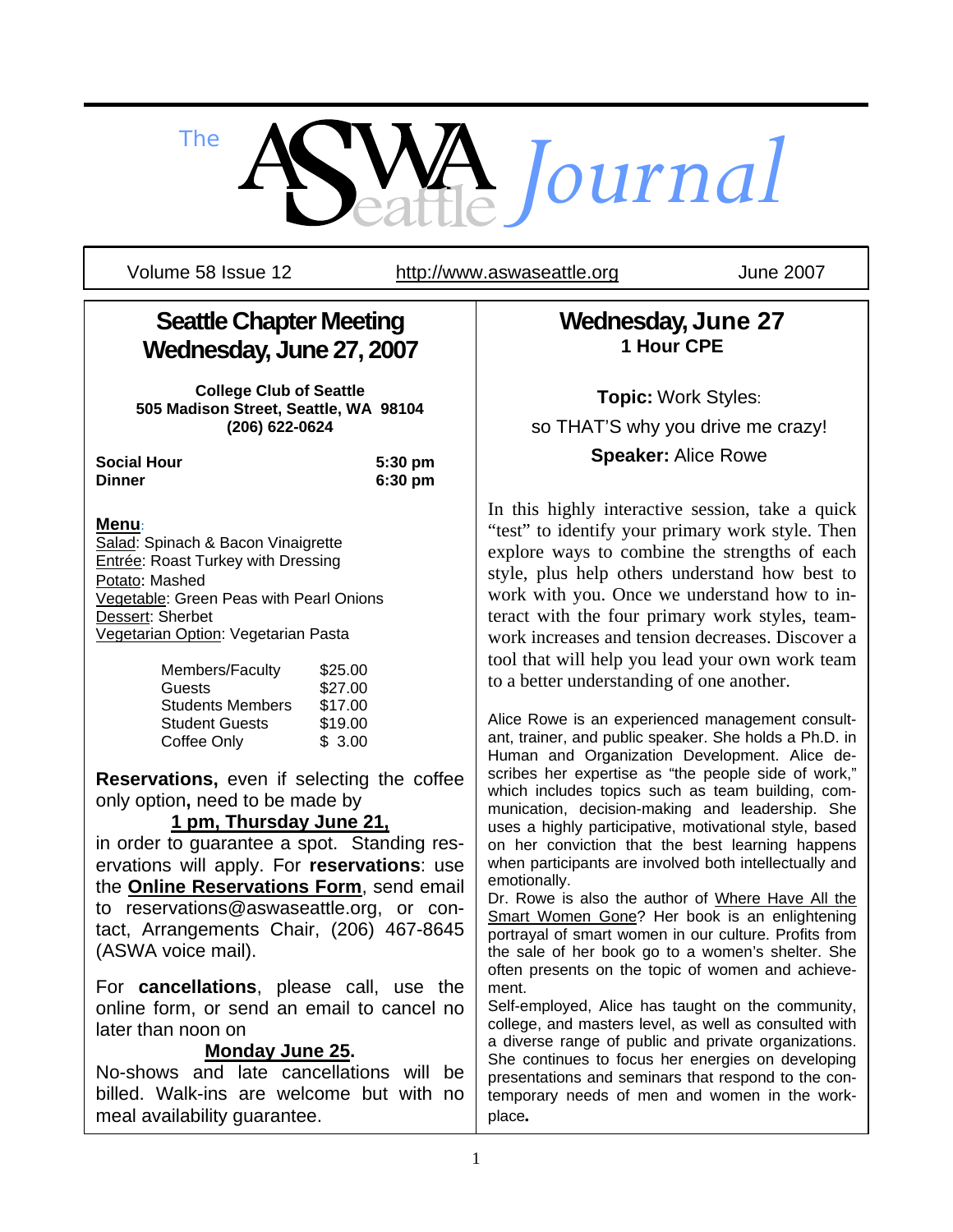

# **President's Message June 2007**

Reflecting and Preserving

This past weekend a small group of members gathered to sort through years and years of old ASWA records. We sorted through 33 boxes, with plenty more left untouched. Each piece of information was examined and got the stamp of either "preserve" or "purge" (or, since we are in Seattle, "recycle"). The process took us on a walk down memory lane, at least for those of us who have been members for twenty (yes, 20) or more years. It was fun to recognize names of former members as well as entertaining to look at photographs, handwritten messages, and news articles (do you remember Spotlight Dinners?). It was interesting to see how thorough some members were with their record keeping (gives me something to aspire to). Our spring cleaning refreshed my memory of why I became and continue to remain an active member.

Although this is my last month as President, I have obligations to fulfill as the Immediate Past-President. I will remain on the Board and will chair the Nominating Committee in 2007-2008. Notwithstanding these obligations, I was asked if I planned to ride off into the sunset or remain active in ASWA. The short answer remains that I have been a member since March 6, 1985 and I'm not going anywhere! (I did go into hibernation when I had children, but Liz pulled me out. She has a firm grip, and I'm not just talking about one on reality.) I knew that while I was in hiding that I could (and did) call any of you and be welcomed. Each of you, as well as my membership in ASWA, will always make my "preserve" box. Memories abound. Friendships remain. So, as long as you are active with me, I will see you next month, next year, and each year after that. Encourage one another like you have encouraged me. True friendship doesn't fade. It blossoms and multiplies and creates beautiful spring bouquets.

Jana Helmuth president@aswaseattle.org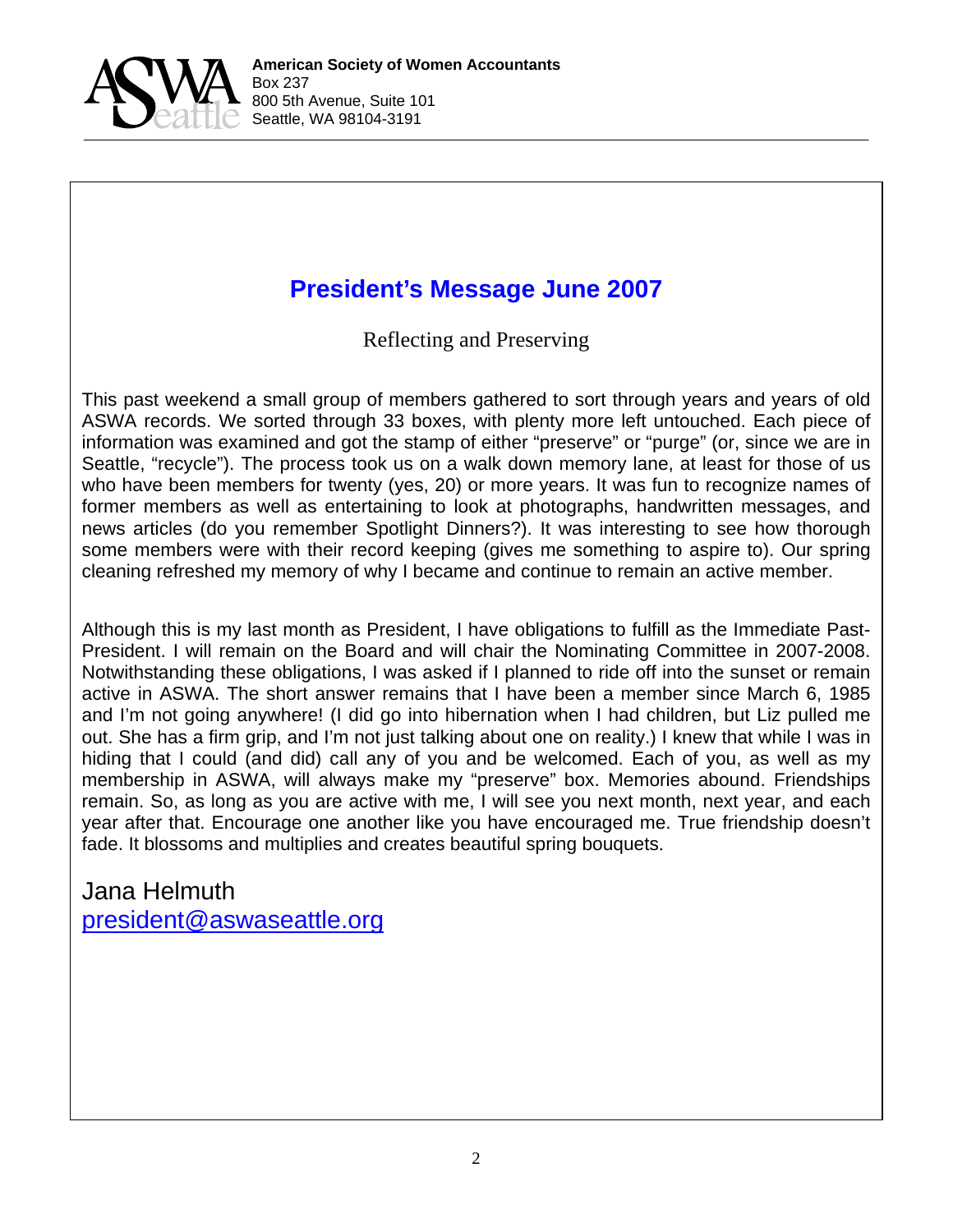

### **Announcements**

#### **\* \* \* \* \* \* \* \* \* \* \* \* \* \* \* \* \* \* \* \* \* \* \* \* \* \* \* \* \* \* \* \* \* \* \* \* \* \* \* \* \* \* \* \* \* \* \* \* Planning/Board meeting**

Saturday, July 14<sup>th</sup>. Olympic View Community Church. **www.olympicchurch.org.** Currently scheduled from  $9 - 2$  with a potluck lunch

#### **FareStart Guest Chef Night/Dinner**

**\* \* \* \* \* \* \* \* \* \* \* \* \* \* \* \* \* \* \* \* \* \* \* \* \* \* \* \* \* \* \* \* \* \* \* \* \* \* \* \* \* \* \* \* \* \* \***

**Thursday, July 19th.** ASWA Seattle is again volunteering to serve at Guest Chef night. We need a group of 12 people; no experience necessary. Come and see FareStart's new **air conditioned!** facility at 700 Virginia St. Orientation is at 4:45PM (plan to eat around 9:00pm). If serving isn't your forte, gather fellow ASWA members, friends and family and come and dine that night. All of the tip money goes to support FareStart. Dinner reservations can be made through the Internet at **www.farestart.org** or by phone at 443-1233. Reservations are available from 6-8 p.m., with seating every 15-minutes. Please note: there will be a short presentation and graduation ceremony at 7 p.m.; therefore they will not take seating requests for 7 p.m. or 7:15 p.m. The scheduled Chef is Jason Wilson from Crush. Reservations open 6/7/07. Don't wait! Guest Chef night frequently sells out. **To volunteer, Contact Carrie Noess. CommunityService@aswaseattle.org** W 206-212-6267, H 206-824-4682

**\* \* \* \* \* \* \* \* \* \* \* \* \* \* \* \* \* \* \* \* \* \* \* \* \* \* \* \* \* \* \* \* \* \* \* \* \* \* \* \* \* \* \* \* \* \* \***

#### **Joint National Conference - October 25 - 27**

What's that noise I hear? Buzz about the upcoming JNC? Last month some of us had a chance to visit the conference facility in Orlando to check out the meeting rooms, hotel facilities, and other amenities at Disney's Coronado Springs Resort. For those of you who haven't been to Walt Disney World recently, you are in for a surprise. From the Disney Magical Express (the coach from the airport), to the check-in, to the service at the resort, you won't be disappointed. We have reserved a JNC room block with easy access to CPE sessions and resort eateries. We'll be encouraging you to book your reservations early in order to place yourself within that very convenient room block. Also, be on the lookout for an advance copy of the preliminary CPE sessions to be posted on the website later this month. Mark your calendars now for October 25th – 27th. (I find that drawing a big set of Mickey Mouse ears around the numbers of my October calendar makes me smile! But then I'm a little partial to it, having the same initials as the big mouse and all!) *Monika Miles, ASWA Director and JNC Chair*  **monika@labhartmiles.com**

**\* \* \* \* \* \* \* \* \* \* \* \* \* \* \* \* \* \* \* \* \* \* \* \* \* \* \* \* \* \* \* \* \* \* \* \* \* \* \* \* \* \* \* \* \* \* \* Joint Meeting with Bellevue** 

July 25<sup>th</sup>. Mark your calendars, tell all your friends! Dinner meeting is joint with Bellevue and sponsored in full (as in FREE) by Starbucks at the Sodo Center!!!! 2401 Utah Ave South, First Floor Lobby. Check in at 1st floor lobby between **5:15-6PM**. Because this is a secure building there will be an escort to the meeting room. If arriving after 6PM there will be a contact phone number posted.

**\* \* \* \* \* \* \* \* \* \* \* \* \* \* \* \* \* \* \* \* \* \* \* \* \* \* \* \* \* \* \* \* \* \* \* \* \* \* \* \* \* \* \* \* \* \*** 

### **Renew Your Membership Online!**

Did you know that you can renew your ASWA membership online? This year, all members who renewed by June 15th will be entered into a special drawing for a free registration to the JNC, the place to network, grab some CPE and share experiences with other inspiring women in your field. So, take advantage of ASWA's online membership renewal today! Simply click on the secure ASWA Membership Renewal Invoice. Questions? Contact **aswa@aswa.org**

3

**\* \* \* \* \* \* \* \* \* \* \* \* \* \* \* \* \* \* \* \* \* \* \* \* \* \* \* \* \* \* \* \* \* \* \* \* \* \* \* \* \* \* \* \* \* \***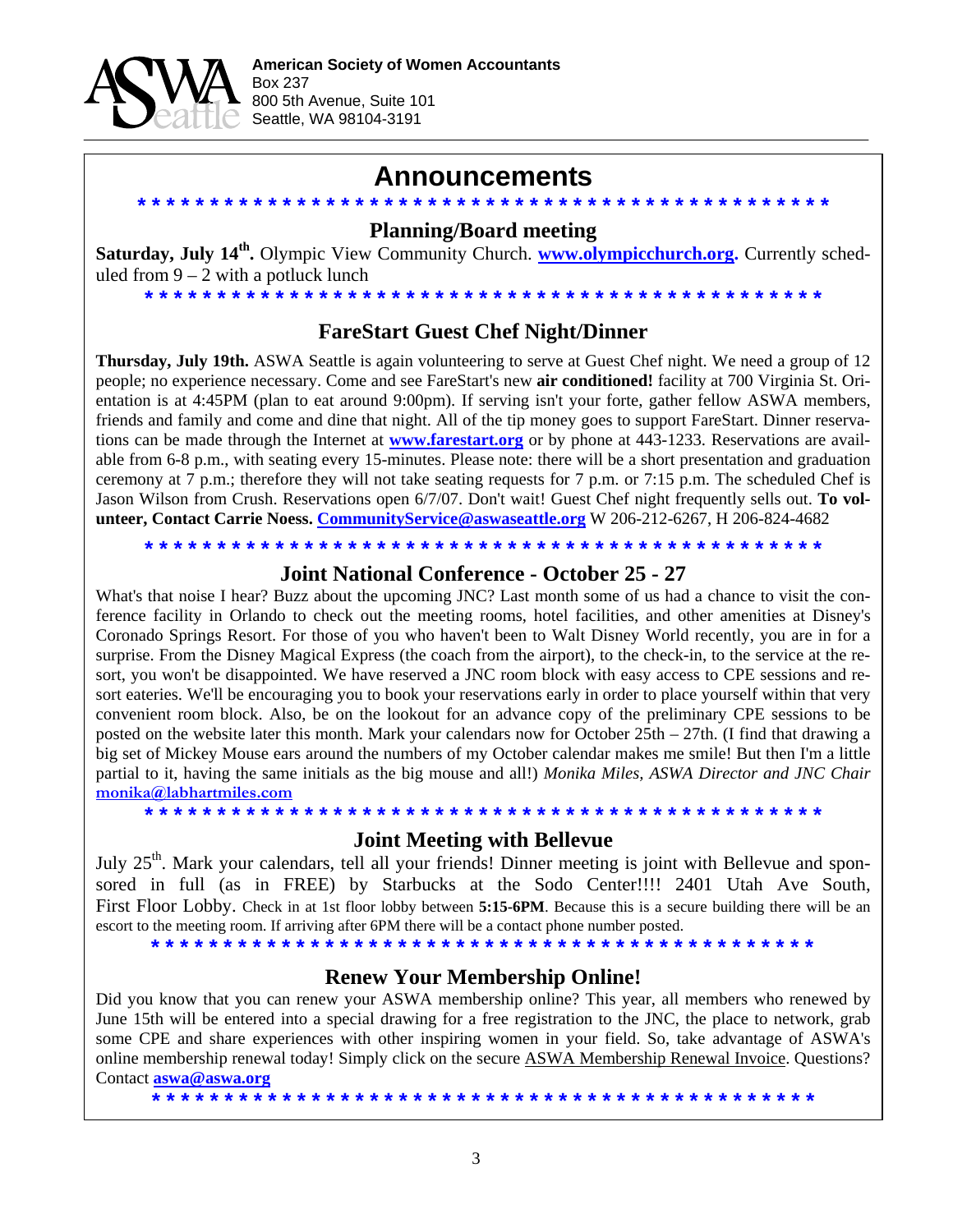

### **Tips for Better Time Management**

by Ilga Paskovskis (**ilga.paskovskis@rhi.com**)

Time-management issues can be a challenge for employees at all levels. In a recent Robert Half survey that asked chief financial officers about the greatest challenge financial executives face today, "time management" was the top answer. It garnered 46 percent of responses, more than double "keeping up with technology," which ranked second.

To thrive in today's fast-paced business environment, accountants must take a proactive approach to managing their time and workloads. If you're trying to regain control of a chaotic schedule and increase your efficiency, the following tips can help:

Establish priorities. Each morning, identify the day's most critical and time-sensitive tasks, and then give those issues your undivided attention. It's also beneficial to avoid multitasking, which often impedes real productivity, until you move on to lower-priority assignments.

Break it down. Major assignments can seem overwhelming, but developing a focused step-bystep game plan will help. When approaching a large project, break it down into smaller, more manageable tasks. For instance, if you're responsible for producing a lengthy report, prepare an outline of the key elements and set deadlines for completing specific sections.

Cut the clutter. The benefits of a clean and orderly working environment can't be overemphasized. Regularly go through the items on your desk and separate the important from the less important. Once you've categorized an item, file it, forward it or trash it - don't leave it to collect dust on your desk.

Develop a tracking system. By systematically monitoring your progress, you'll be less likely to overlook dates and details. Consider using project management software to electronically track deadlines and activities; a tickler file (papers placed in a file folder according to the date the item will need to be handled) to remind you of pending items; or a simple notebook to list each project, its status and the next steps to take.

Take a technology timeout. Nothing is more distracting than the pinging sound of an incoming e-mail or instant message when you're trying to concentrate. Taking periodic breaks from technology allows you to work free of interruption, while giving you time to refocus and recharge.

Accountemps is the world's first and largest temporary staffing service specializing in the placement of accounting, finance and bookkeeping professionals. The company has more than 350 offices throughout North America, Europe, Australia and New Zealand, and offers online job search services at **www.accountemps.com.**